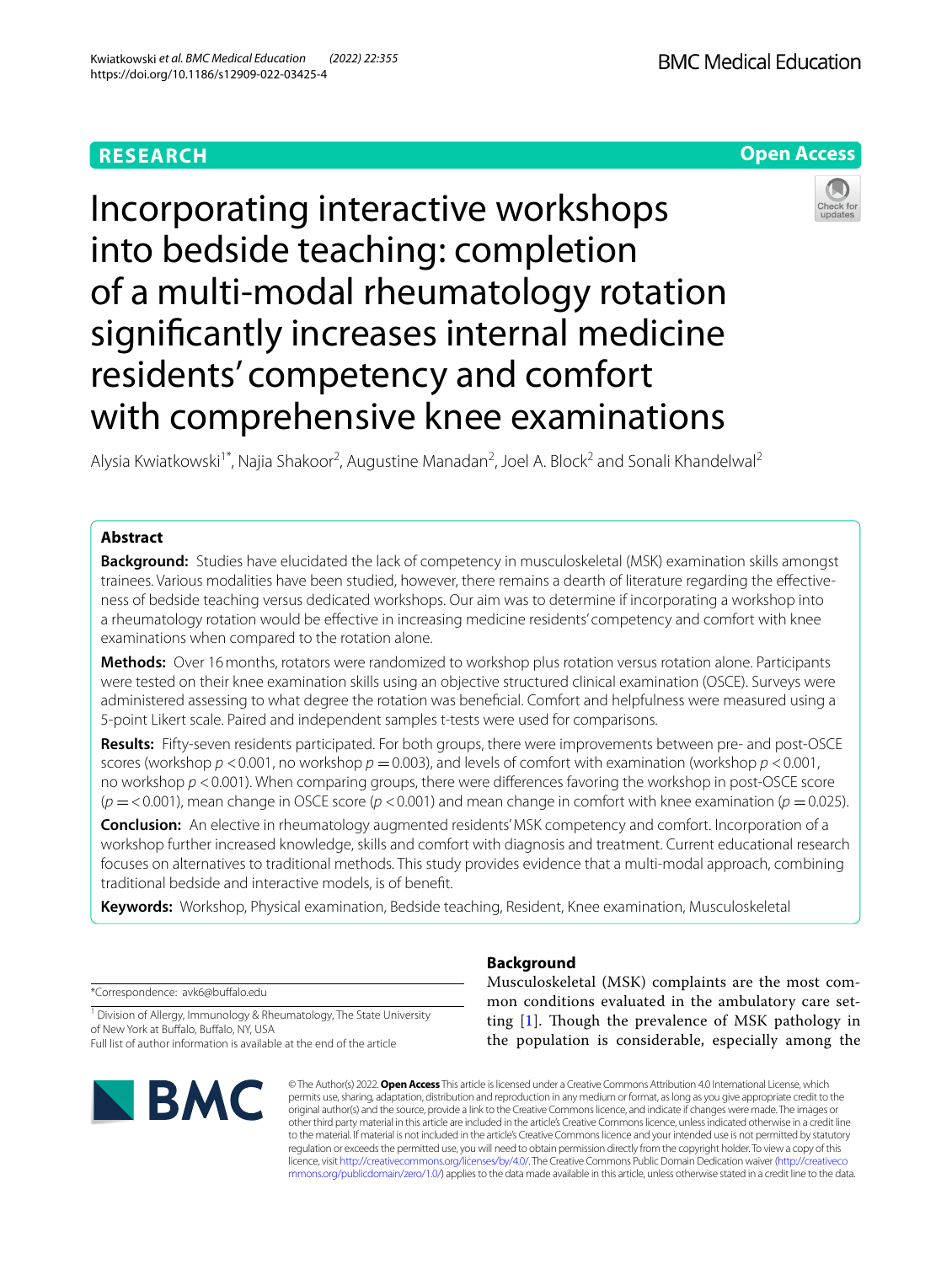aging population [\[2](#page-5-1)], less than 3% of time in Liaison Committee on Medical Education accredited medical school curricula is devoted to MSK medicine [[3\]](#page-5-2). As a result, graduating medical students have a considerable deficit in MSK knowledge  $[3, 4]$  $[3, 4]$  $[3, 4]$  $[3, 4]$  $[3, 4]$  that persists into postgraduate training and beyond.

In one study evaluating knowledge, 210 graduating medical students in the United Kingdom were given a validated assessment of MSK knowledge [\[5](#page-5-4)]. Only 21% of students passed the examination and 40% rated themselves as competent in MSK medicine. In another study [\[6](#page-5-5)], 170 postgraduate and faculty participants took a practical test of anatomic structures commonly involved in rheumatic diseases. When the entire cohort was considered, the mean correct answer was 46.6% with rheumatology fellows scoring signifcantly higher than non-rheumatologists.

Various teaching modalities have been developed to attempt to remedy known gaps including lecture-based  $[7-9]$  $[7-9]$  $[7-9]$ , peer-to-peer  $[10-13]$  $[10-13]$  and workshop-based learning  $[14-18]$  $[14-18]$ . Though a surplus of high-quality evidence is lacking [[19\]](#page-5-12), much of the previously published literature supports the use of patient educators, small group sessions, computer assisted learning and especially workshops in the enhancement and retention of MSK knowledge and skills.

In an Irish study [[20\]](#page-5-13), 140 fourthyear medical students rotated through a new interactive musculoskeletal module over the course of 2 weeks. This module included lectures, interactive tutorials, case discussions, and clinical examination demonstrations. Students found the interactive tutorial approach (48%) to be the most efective teaching method.

Inter and multidisciplinary teaching has been shown to be efective in increasing knowledge gaps [[21,](#page-5-14) [22](#page-6-0)]. In one study [[21](#page-5-14)], a "musculoskeletal week" program was developed and presented to internal medicine, physical medicine and rehabilitation, and orthopedic residents as well as students and residents from other health profession programs. Faculty from multiple specialties taught skills with practical application. Self-reported scores and confdence with shoulder and knee complaints increased signifcantly and these were confrmed by evaluation.

Traditional teaching (i.e., at the bedside) has been the mainstay of both undergraduate and graduate medical education. Subspecialty elective rotations have been shown to increase specifc skills and knowledge [\[23](#page-6-1)]. In a study by Goldenberg et al. [[24\]](#page-6-2), 24 internal medicine residents participated in a rheumatology elective (12 ambulatory and 12 inpatient). Both groups performed signifcantly better in tests of knowledge and clinical performance compared to groups of residents and medical students that did not undergo the elective.

To our knowledge, no studies have been performed comparing the efectiveness of traditional bedside teaching alone versus the addition of dedicated workshops. The aim of this study was to determine if incorporating a MSK workshop into a 2-week clinical rotation in rheumatology would result in an increase internal medicine residents' competency and comfort with knee examinations when compared to the rotation alone.

#### **Methods**

#### **Ethical approval and sample recruitment**

The Rush University Medical Center Institutional Review Board granted approval for the study and informed consent was obtained from all participants. This was a single center study. Internal medicine and preliminary residents of all PGY levels were asked to voluntarily participate at the start of the elective. No resident declined to participate. The rheumatology elective curriculum is compromised equally of inpatient and outpatient experiences over a 2-week period, without formal didactics on musculoskeletal examination skills. During the 16-month study period, from January 2018 to April 2019, each block of resident rotators were randomized to workshop plus rotation versus rotation alone, with every other group receiving the workshop  $(Fig. 1)$  $(Fig. 1)$ . There were no exclusion criteria.

#### **Pre‑rotation evaluation**

Participants were tested on their knee examination skills at the start of the rotation by one of two trained evaluators using an objective structured clinical examination (OSCE), graded on a linear scale, for a total of 14 points. For every maneuver completed correctly, 1 point was given. For an element attempted but completed incorrectly, 0.5 points was given (Additional fle [1:](#page-5-15) Appendix A).

#### **Workshop design**

Those randomized to the intervention group were provided a 1-hour workshop, which was designed with input from a rheumatology faculty focus group. The session consisted of a didactic presentation (based on *Bates' Guide to Physical Examination and History Taking* [\[25\]](#page-6-3)), video (The New England Journal of Medicine, Videos in Clinical Medicine- *Clinical Evaluation of the Knee* [\[26](#page-6-4)]) and supervised hands-on application of skills. For the didactic portion, a PowerPoint© was used which consisted of a review of anatomical structures and physical examination techniques (inspection, palpation, assessing for fuid, range of motion testing, and provocative tests).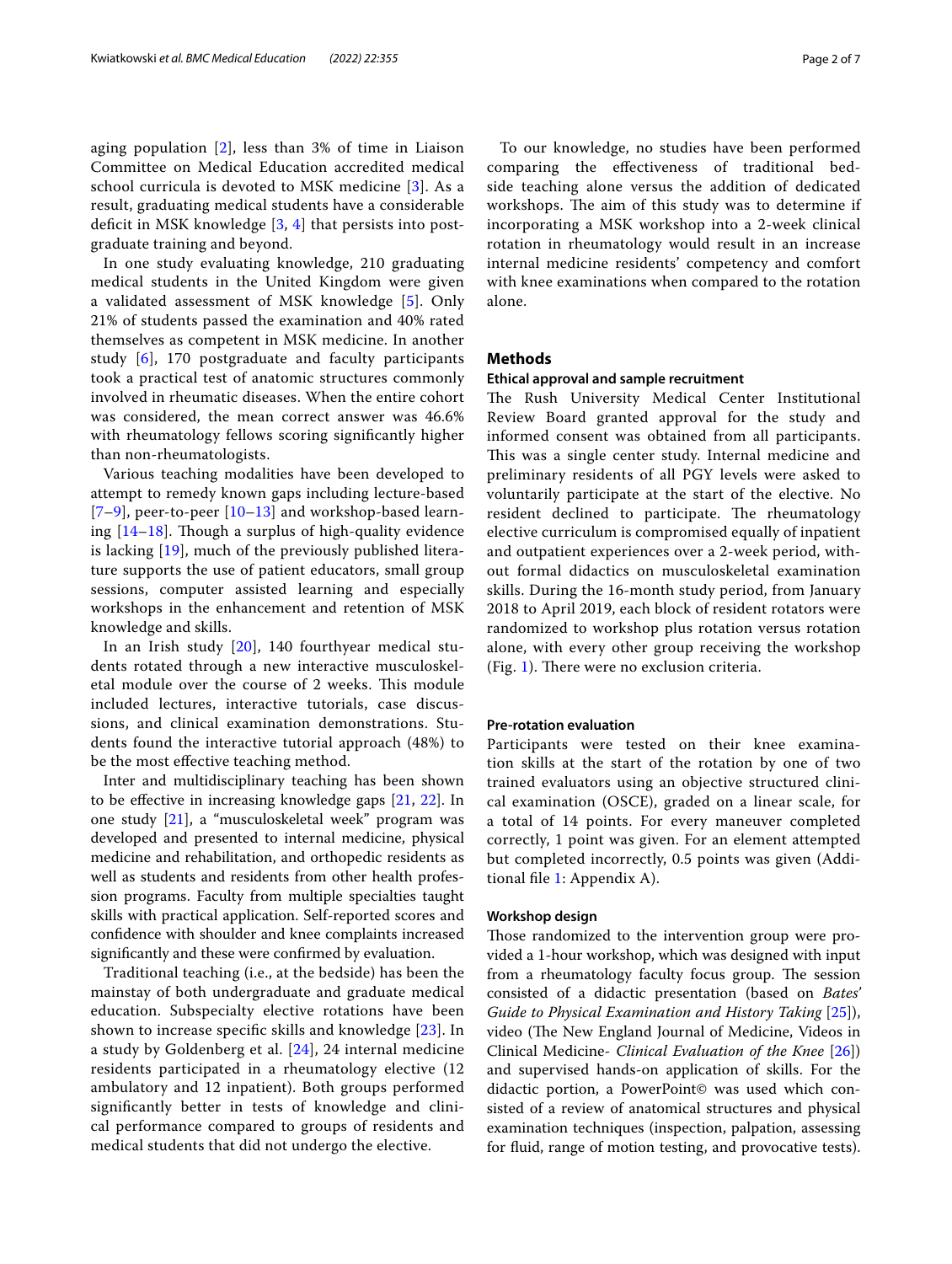

<span id="page-2-0"></span>For the skills component, residents were partnered and practiced the physical examination on each other with direct attending oversight and demonstration. Immediately following the rotation, all residents were retested using the OSCE.

#### **Pre‑ and post‑rotation evaluation**

Residents were administered a pre- and post-rotation survey assessing to what degree the rotation enhanced their comfort with knee examination skills, comfort with diagnosing and treating common musculoskeletal complaints, and to what degree elective completion was helpful. Participants were also asked to attribute what percentage of various experiences contributed to their total musculoskeletal knowledge (totaling 100%). Examples of these experiences included skills learned during medical school, completion of a rheumatology elective, and independent study.

#### **Statistical analysis**

Comfort and helpfulness were measured using a 5-point Likert scale (1: not comfortable and 5: very comfortable). Paired and independent samples t-tests were used for pre and post as well as between group comparisons. Inter-rater variability was measured between the two OSCE evaluators. The significance value alpha was set to 0.05 for these analyses. Statistical analysis was completed using SPSS software, version 22.

#### **Results**

#### **Cohort and Interrater variability**

Fifty-seven residents participated in the study; ten were lost to follow-up due to being removed from the rotation for call obligations, or taking a sick day. As the number of residents assigned to rheumatology varied biweekly, group sizes were unequal with 24 receiving the workshop and 23 completing the elective alone. Only 10% were aware of this study prior to rotation start. Baseline char-acteristics pre-rotation are shown in Table [1.](#page-3-0) There were no statistically signifcant diferences between the workshop and no workshop groups at baseline. Inter-rater variability was calculated using the intraclass correlation coefficient and was found to be 0.995-0.997. This is considered to be excellent [[27\]](#page-6-5) per Koo and Li, 2016.

#### **Intravariable analysis‑experimental group**

As shown in Table [2](#page-3-1), for the workshop group, there were signifcant improvements between pre- and post-OSCE scores ( $p < 0.001$ ), levels of comfort with knee examination skills ( $p < 0.001$ ), the number of lower extremity MSK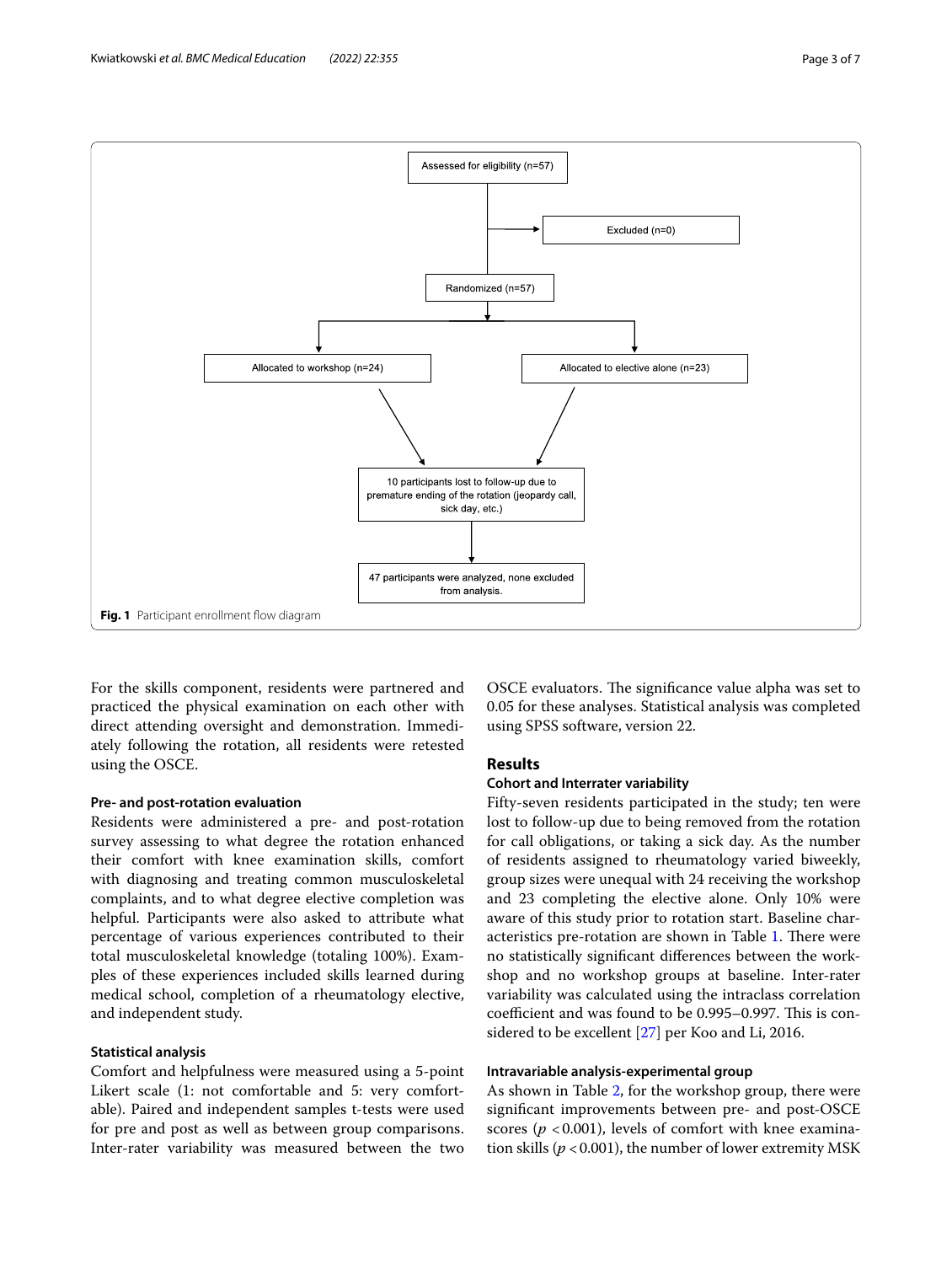conditions that residents felt comfortable diagnosing  $(p < 0.001)$ , and treating  $(p = 0.003)$ . Of the experiences that residents felt contributed to their musculoskeletal knowledge, only completion of the rheumatology elective showed significant contribution ( $p < 0.001$ ).

#### **Intravariable analysis‑control group**

For the no workshop group, also shown in Table [2](#page-3-1), there were signifcant improvements between pre- and posttest OSCE scores ( $p = 0.003$ ) and levels of comfort with knee examination skills ( $p < 0.001$ ), and the percentage of total MSK knowledge that rheumatology elective completion resulted in  $(p < 0.001)$ . No significant differences were found between the number of lower extremity MSK conditions that residents felt comfortable diagnosing  $(p = 0.296)$ , and treating  $(p = 0.131)$ .

#### **Post‑rotation group comparative analysis**

When comparing groups post-rotation, as shown in Table [3](#page-4-0), there were significant differences favoring the workshop group in post-OSCE score ( $p = < 0.001$ ), helpfulness of the rotation in enhancing MSK examination skills ( $p = 0.033$ ) and the number of lower extremity MSK conditions that residents felt comfortable diagnosing  $(p = 0.046)$ . There were no significant differences postrotation between the control and experimental group in the number of lower extremity MSK conditions that residents felt comfortable treating. Similarly, there was no diference noted in total MSK knowledge from the rheumatology elective.

#### **Group comparative analysis‑outcomes**

When comparing the workshop to the no workshop group, there were signifcant diferences favoring the workshop group in mean change in OSCE scores (mean absolute change workshop= $6.33 \pm 2.06$ ; mean absolute change no workshop= $2.30 \pm 3.17$ ,  $p < 0.001$ ) and comfort with knee examinations (mean absolute change workshop =  $1.57 \pm 0.843$ ; mean absolute change no workshop =  $0.96 \pm 0.93$ ,  $p = 0.025$ ) pre- and post-rotation.

### **Discussion**

To our knowledge, this is the only study directly comparing subspecialty elective completion to an elective combined with a MSK workshop. Existing literature supports a lack of competency in application of MSK examination skills [\[28–](#page-6-6)[31\]](#page-6-7). In a study by Schmale [[28\]](#page-6-6), all second through fourth- year medical students were invited to participate in a survey consisting of short answer questions on MSK medicine previously validated for MSK competency. Results revealed increasing scores by level of education. Percent passing ranged from 0% for the second-year students to 43% at the fourth-year level. Shortfalls in MSK knowledge persisted post-medical school

#### <span id="page-3-0"></span>**Table 1** Baseline Characteristics (Mean±Standard Deviation)

|                                                              | Workshop        | No Workshop   | Sig   |
|--------------------------------------------------------------|-----------------|---------------|-------|
| Pre-Rotation OSCE                                            | $5.4 \pm 2.0$   | $6.5 \pm 2.7$ | 0.107 |
| Pre-Rotation Comfort with Knee Examination                   | $2.7 \pm 0.9$   | $3.2 \pm 1.0$ | 0.098 |
| Pre-Rotation Number of Comfortable Diagnoses                 | $1.7 + 1.3$     | $1.9 \pm 1.2$ | 0.066 |
| Pre-Rotation Number of Comfortable Treatments                | $1.5 \pm 1.1$   | $1.6 \pm 1.3$ | 0.344 |
| Pre-Rotation Medical School Contribution to MSK Knowledge    | $63.7 \pm 28.7$ | $57.0 + 23.2$ | 0.592 |
| Pre-Rotation Rheum Elective Contribution to MSK Knowledge    | $7.8 + 12.7$    | $10.9 + 17.8$ | 0.642 |
| Pre-Rotation Independent Study Contribution to MSK Knowledge | $16.7 \pm 20.5$ | $17.5 + 14.4$ | 0.605 |

<span id="page-3-1"></span>**Table 2** Pre-Rotation Versus Post-Rotation Outcomes (Mean  $\pm$  Standard Deviation)

|                                                        | Workshop            |                      |         | No Workshop         |                      |         |
|--------------------------------------------------------|---------------------|----------------------|---------|---------------------|----------------------|---------|
|                                                        | <b>Pre-Rotation</b> | <b>Post-Rotation</b> | Sig     | <b>Pre-Rotation</b> | <b>Post-Rotation</b> | Sig     |
| OSCE Score                                             | $5.4 \pm 2.0$       | $11.8 \pm 1.2$       | 0.001   | $6.5 \pm 2.7$       | $8.7 \pm 2.8$        | 0.003   |
| Comfort with Knee Examination                          | $2.7 + 0.9$         | $4.3 + 0.7$          | 0.001   | $3.2 + 1.0$         | $4.0 \pm 0.5$        | < 0.001 |
| Number of Comfortable Diagnoses                        | $1.7 + 1.3$         | $3.1 \pm 1.4$        | < 0.001 | $1.9 + 1.2$         | $2.2 \pm 1.5$        | 0.296   |
| Number of Comfortable Treatments                       | $1.5 \pm 1.2$       | $2.6 \pm 1.5$        | 0.003   | $1.6 \pm 1.0$       | $2.0 \pm 1.3$        | 0.131   |
| Rheumatology Elective Contribution to<br>MSK Knowledge | $7.8 + 12.7$        | $33.3 \pm 17.0$      | < 0.001 | $10.9 + 17.8$       | $34.9 \pm 20.7$      | < 0.001 |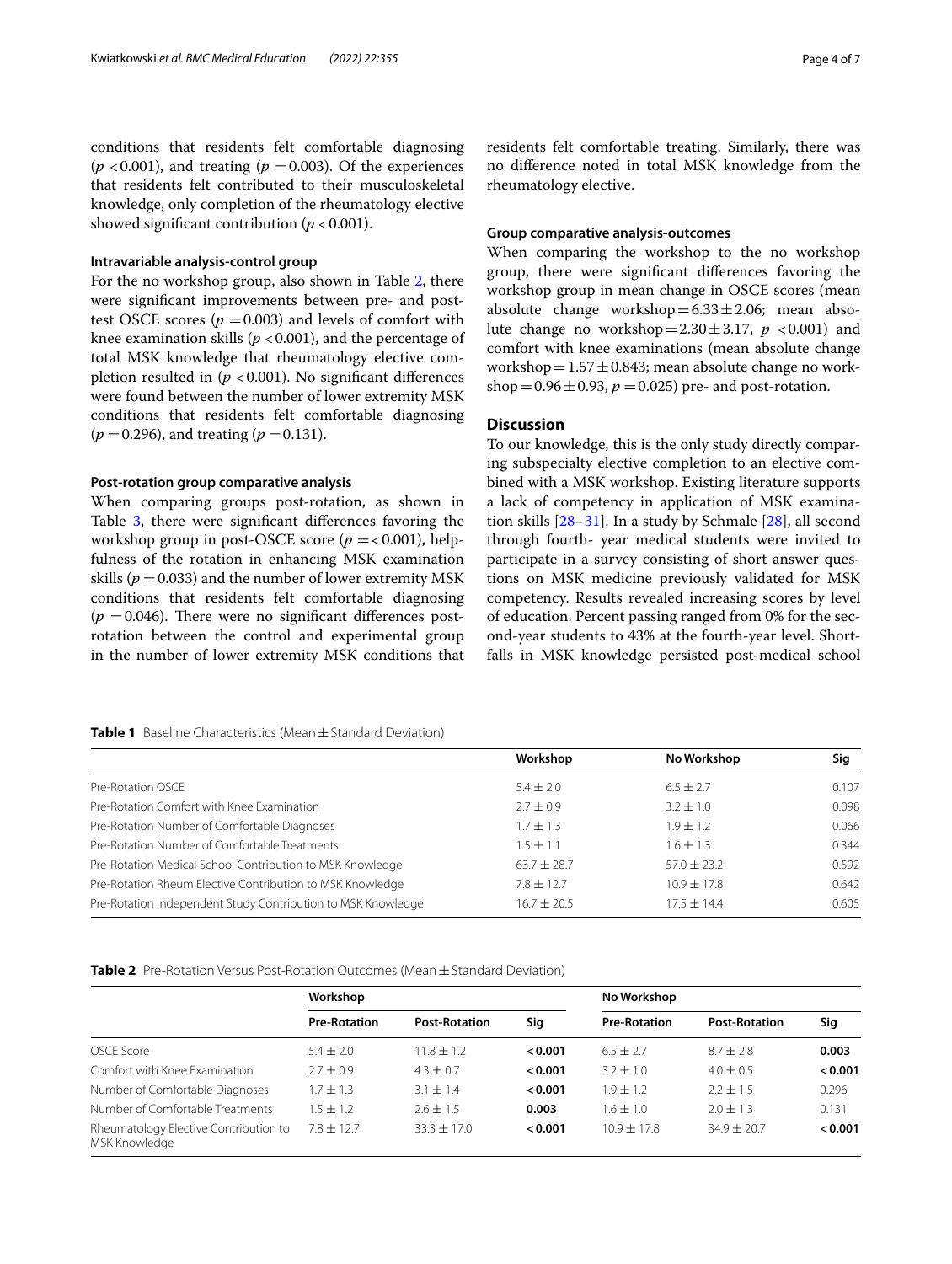|                                                            | Workshop        | No Workshop   | Sig     |
|------------------------------------------------------------|-----------------|---------------|---------|
| Post-Rotation OSCE                                         | $11.8 \pm 1.2$  | $8.7 + 2.8$   | < 0.001 |
| Post-Rotation Comfort with Knee Examination                | $4.3 \pm 0.7$   | $4.1 \pm 0.5$ | 0.219   |
| Post-Rotation Number of Comfortable Diagnoses              | $3.1 \pm 1.4$   | $2.2 + 1.5$   | 0.046   |
| Post-Rotation Number of Comfortable Treatments             | $2.6 \pm 1.5$   | $2.0 \pm 1.3$ | 0.136   |
| Post-Rotation Rheum Elective Contribution to MSK Knowledge | $33.3 \pm 17.0$ | $34.9 + 20.7$ | 0.739   |
| Helpfulness of Rotation in Enhancing Exam Skills           | $4.7 \pm 0.7$   | $4.3 + 0.6$   | 0.033   |
| Helpfulness of Rotation in Diagnosing MSK conditions       | $4.2 \pm 0.9$   | $4.0 \pm 0.7$ | 0.401   |
| Helpfulness of Rotation in Treating MSK conditions         | $4.2 \pm 0.9$   | $4.0 \pm 0.7$ | 0.369   |

<span id="page-4-0"></span>**Table 3** Post-Rotation Variables (Mean±Standard Deviation)

graduation. In another study [[29](#page-6-8)], 300 primary care physicians were selected and completed a questionnaire and an assessment of cognitive competency in rheumatology. While the survey indicated that MSK complaints made up 30–40% of their practice, only 25% achieved a passing score. In concordance with the existing literature, we were able to demonstrate a baseline defciency in MSK knee examination skills for internal medicine residents as evidenced by low baseline OSCE scores across the group as a whole.

Our results add further evidence that internal medicine residents also lack confidence in clinical skills as illustrated by low levels of baseline comfort with knee examinations and baseline perceived ability to diagnose and treat MSK conditions. In a study by Katz and Oswald [[30](#page-6-9), [32](#page-6-10)], 216 Canadian internal medicine residents received a survey ranking self-confidence in specialty skills. Self-confidence in rheumatology was the lowest of the specialties. In another study by Kroop et al. [\[31,](#page-6-7) [33\]](#page-6-11), a self-assessed confidence survey was administered to PGY-1 and PGY-3 internal medicine residents. The survey assessed confidence in performing a rheumatologic history and physical examination, procedures, ordering/interpreting lab tests and caring for patients with rheumatologic conditions. Self-assessed confidence in joint procedures was consistently low in both groups. When comparing PGY 3 residents who did or did not take a rheumatology elective, the confidence was higher for exam skills and shoulder injection in residents who completed the elective. Among the 57 internal medicine residents who participated in our study, we were able to show that rheumatology elective completion alone significantly enhanced competency and comfort with musculoskeletal examination skills, aligning with this and with previously published literature on elective experiences [[23](#page-6-1), [24\]](#page-6-2).

In a study by Hergenroeder et al. [\[16](#page-5-16)], 58 pediatric residents during a 1-month adolescent medicine rotation received a workshop on the knee and ankle. The workshop consisted of a video, direct observation, and demonstration of the technique by the resident. The residents increased their correct performance signifcantly and this efect was maintained at 9 months. In another study by Denizard-Thompson et al. [[14\]](#page-5-10), 36 residents received a half-day session on shoulder and knee complaints. This included a presentation highlighting history, examination and procedural skills and a charades game in which competitors demonstrated joint examinations. After the session, residents showed signifcantly increased confdence in MSK examinations and injections. When comparing those receiving a workshop in addition to a rheumatology elective to those who completed the elective alone, we also observed important differences. The workshop group scored signifcantly higher on the post-rotation OSCE, had greater increases in comfort with examination and had higher levels of perceived helpfulness of the rotation in both enhancing MSK skills and diagnosing MSK conditions. This supports the use of interactive workshops in increasing knowledge and clinical skills [\[14](#page-5-10), [15\]](#page-5-17).

Our study has several limitations. A power calculation was not performed and thus sample size adequacy could not be formulated. Ten residents were lost to follow-up, decreasing our possible sample size. Additionally, the study was conducted at a single tertiary academic center, perhaps limiting generalizability. Though we did not specifically analyze outcome by PGY level, we were able to demonstrate that the groups were similar at baseline in OSCE scores and levels of comfort. Another limitation includes evaluating lack of long-term retention rates of physical examination skills between the groups.

Future directions include replicating the study with more participants, pursuing multi-institutional collaboration, investigating outcomes within other specialties/ sub-specialties and exploring long term retention rates.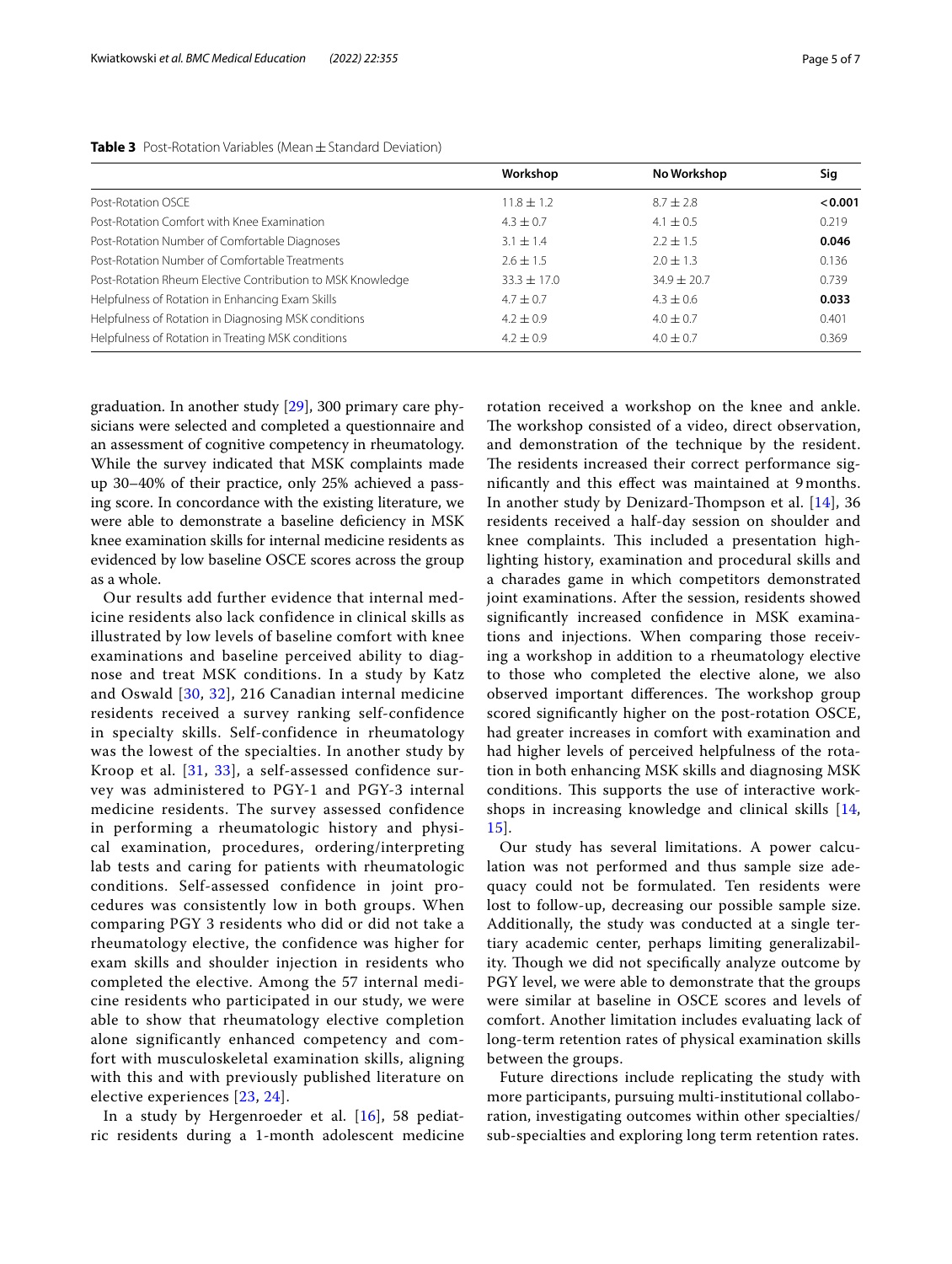#### **Conclusion**

This study showed that an elective experience in rheumatology augmented internal medicine residents' MSK competency and comfort. Incorporation of an interactive MSK workshop further increased residents' knowledge, skills and comfort with diagnosing and treating rheumatologic conditions more than the elective alone. The current climate in educational research focuses on alternative approaches to traditional teaching methods. This study provides considerable evidence that a multimodal approach in post-graduate education, combing traditional bedside and interactive models, is of beneft.

#### **Abbreviations**

MSK: Musculoskeletal; OSCE: Observed structure clinical examination.

#### **Supplementary Information**

The online version contains supplementary material available at [https://doi.](https://doi.org/10.1186/s12909-022-03425-4) [org/10.1186/s12909-022-03425-4](https://doi.org/10.1186/s12909-022-03425-4).

<span id="page-5-15"></span>**Additional fle 1.**

**Additional fle 2.**

**Additional fle 3.**

#### **Acknowledgements**

The authors would like to thank Eric Blanco, for providing assistance with objective structured clinical examinations.

#### **Authors' contributions**

AK was involved in all aspects of study design, data collection/analysis, and drafting of manuscript. NS was involved in study design, data analysis, and manuscript editing. AM was involved in study design. JB was involved in study design, data analysis, and manuscript editing. SK was involved in all aspects of study design, data collection, and analysis. All authors read and approved the final manuscript.

#### **Funding**

None.

#### **Availability of data and materials**

The datasets used and/or analyzed during the current study are available from the corresponding author on reasonable request.

#### **Declarations**

#### **Ethics approval and consent to participate**

The Rush University Medical Center Institutional Review Board granted approval for the study and informed consent was obtained from all participants. All methods were carried out in accordance with relevant guidelines and regulations.

#### **Consent for publication**

Not applicable.

#### **Competing interests**

The authors declare that they have no competing interests.

#### **Author details**

<sup>1</sup> Division of Allergy, Immunology & Rheumatology, The State University of New York at Buffalo, Buffalo, NY, USA. <sup>2</sup> Division of Rheumatology, Rush University Medical Center, Chicago, IL, USA.

Received: 22 April 2021 Accepted: 28 April 2022<br>Published online: 10 May 2022

#### **References**

- <span id="page-5-0"></span>1. Schappert SM, Rechtsteiner EA. Ambulatory medical care utilization estimates for 2007. Vital Health Stat Ser 13. 2011;169(169):1–38.
- <span id="page-5-1"></span>2. United States Bone and Joint Initiative. The burden of musculoskeletal diseases in the United States (BMUS). 3rd ed. Rosemont; 2014. Available at<http://www.boneandjointburden.org>. Accessed on (5/29/19)
- <span id="page-5-2"></span>3. Freedman KB, Bernstein J. The adequacy of medical school education in musculoskeletal medicine. J Bone Joint Surg. 1998;80(10):1421–7.
- <span id="page-5-3"></span>4. Pinney SJ, Regan WD. Educating medical students about musculoskeletal problems. Are community needs refected in the curricula of Canadian medical schools? J Bone Joint Surg. 2001;83(9):1317–20.
- <span id="page-5-4"></span>5. Al-Nammari SS, Pengas I, Asopa V, Jawad A, Raferty M, Ramachandran M. The inadequacy of musculoskeletal knowledge in graduating medical students in the United Kingdom. J Bone Joint Surg. 2015;97(7):e36.
- <span id="page-5-5"></span>6. Navarro-Zarza JE, Hernandez-Diaz C, Saavedra MA, et al. Preworkshop knowledge of musculoskeletal anatomy of rheumatology fellows and rheumatologists of seven north, central, and south american countries. Arthritis Care Res. 2014;66(2):270–6.
- <span id="page-5-6"></span>7. Smith CC, Newman L, Davis RB, Yang J, Ramanan R. A comprehensive new curriculum to teach and assess resident knowledge and diagnostic evaluation of musculoskeletal complaints. Med Teach. 2005;27(6):553–8.
- 8. Schiff A, Salazar D, Vetter C, Andre J, Pinzur M. Results of a near-peer musculoskeletal medicine curriculum for senior medical students interested in orthopedic surgery. J Surg Educ. 2014;71(5):734–7.
- <span id="page-5-7"></span>9. Khorsand D, Khwaja A, Schmale GA. Early musculoskeletal classroom education confers little advantage to medical student knowledge and competency in the absence of clinical experiences: a retrospective comparison study. BMC Med Educ. 2018;18(1):46.
- <span id="page-5-8"></span>10. Smith MD, Henry-Edwards S, Shanahan EM, Ahern MJ. Evaluation of patient partners in the teaching of the musculoskeletal examination. J Rheumatol. 2000;27(6):1533–7.
- 11. Button JH, Bruel BM, Francisco GE. Assessment of musculoskeletal examination skills: Physiatry residents as evaluators and models. Am J Phys Med Rehabil. 2007;86(11):926–34.
- 12. Perry ME, Burke JM, Friel L, Field M. Can training in musculoskeletal examination skills be effectively delivered by undergraduate students as part of the standard curriculum? Rheumatology (Oxford). 2010;49(9):1756–61.
- <span id="page-5-9"></span>13. Martinez J, Harris C, Jalali C, Tung J, Meyer R. Using peer-assisted learning to teach and evaluate residents' musculoskeletal skills. Med Educ. 2015;20:27255.
- <span id="page-5-10"></span>14. Denizard-Thompson N, Feiereisel KB, Pedley CF, Burns C, Campos C. Musculoskeletal basics: the shoulder and the knee workshop for primary care residents. MedEdPORTAL. 2018;14:10749–8265.10749.
- <span id="page-5-17"></span>15. Murphy HJ, Karpinski AC, Messer A, et al. Resident workshop standardizes patient handoff and improves quality, confidence, and knowledge. South Med J. 2017;110(9):571–7.
- <span id="page-5-16"></span>16. Hergenroeder AC, Chorley JN, Laufman L, Fetterhoff AC. Pediatric residents' performance of ankle and knee examinations after an educational intervention. Pediatrics. 2001;107(4):E52.
- 17. Saavedra MA, Navarro-Zarza JE, Alvarez-Nemegyei J, et al. Self-assessed efficacy of a clinical musculoskeletal anatomy workshop: a preliminary survey. Reumatologia Clinica. 2015;11(4):224–6.
- <span id="page-5-11"></span>18. Saavedra MA, Villasenor-Ovies P, Harfush LA, et al. Educational impact of a clinical anatomy workshop on 1st-year orthopedic and rheumatology fellows in Mexico City. Clin Rheumatol. 2016;35(5):1299–306.
- <span id="page-5-12"></span>19. O'Dunn-Orto A, Hartling L, Campbell S, Oswald AE. Teaching musculoskeletal clinical skills to medical trainees and physicians: a best evidence in medical education systematic review of strategies and their efectiveness: BEME guide no. 18. Med Teach. 2012;34(2):93–102.
- <span id="page-5-13"></span>20. Vioreanu MH, O'Daly BJ, Shelly MJ, Devitt BM, O'Byrne JM. Design, implementation and prospective evaluation of a new interactive musculoskeletal module for medical students in Ireland. Ir J Med Sci. 2013;182(2):191–9.
- <span id="page-5-14"></span>21. Battistone MJ, Barker AM, Grotzke MP, Beck JP, Berdan JT, Butler JM, et al. Efectiveness of an Interprofessional and multidisciplinary musculoskeletal training program. J Grad Med Educ. 2016;8(3):398–404.